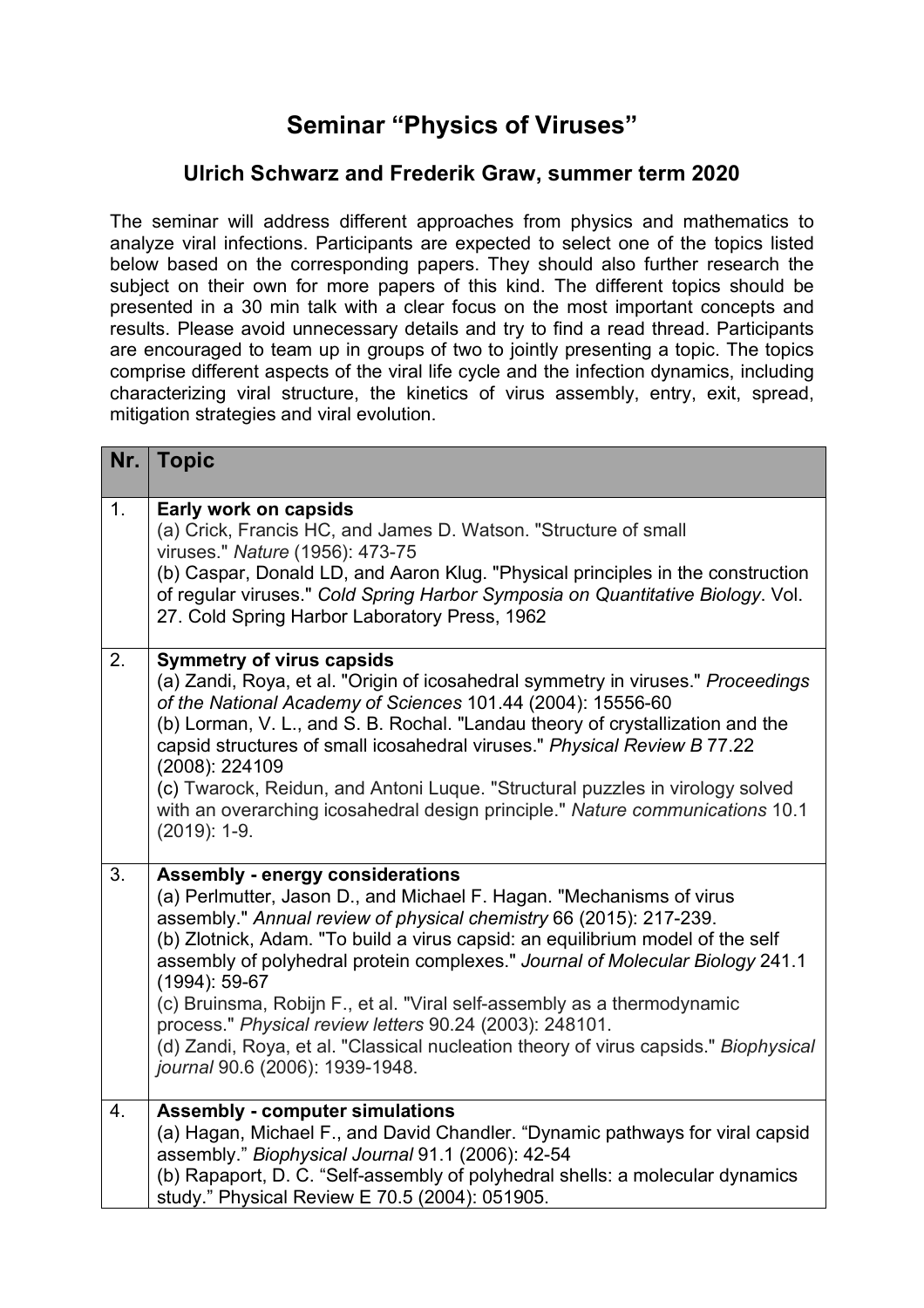|     | (c) Baschek, Johanna E., Heinrich CR Klein, and Ulrich S. Schwarz. "Stochastic<br>dynamics of virus capsid formation: direct versus hierarchical self-<br>assembly." BMC biophysics 5.1 (2012): 22.                                                                                                                                                                                                                                                                                                                         |
|-----|-----------------------------------------------------------------------------------------------------------------------------------------------------------------------------------------------------------------------------------------------------------------------------------------------------------------------------------------------------------------------------------------------------------------------------------------------------------------------------------------------------------------------------|
| 5.  | <b>Genome organization</b><br>(a) Purohit, Prashant K., Jané Kondev, and Rob Phillips. "Mechanics of DNA<br>packaging in viruses." Proc of the Nat. Acad. Of Sci. 100.6 (2003): 3173-78.<br>(b) Kindt, James, et al. "DNA packaging and ejection forces in<br>bacteriophage." Proceedings of the National Academy of Sciences 98.24<br>(2001): 13671-13674.<br>(c) Speir, Jeffrey A., and John E. Johnson. "Nucleic acid packaging in<br>viruses." Current opinion in structural biology 22.1 (2012): 65-71.                |
| 6.  | Virus entry by endocytosis<br>(a) Deserno, Markus. "Elastic deformation of a fluid membrane upon colloid<br>binding." Physical Review E 69.3 (2004): 031903<br>(b) Frey, Felix, Falko Ziebert, and Ulrich S. Schwarz. "Stochastic Dynamics of<br>Nanoparticle and Virus Uptake." Physical review letters 122.8 (2019): 088102<br>(c) Frey, Felix, Falko Ziebert, and Ulrich S. Schwarz. "Dynamics of particle<br>uptake at cell membranes." Physical Review E 100.5 (2019): 052403                                          |
| 7.  | Stoichiometry of virus uptake<br>(a) Magnus C, Rusert P, Bonhoeffer S, Trkola A, Regoes RR. "Estimating the<br>stoichiometry of human immunodeficiency virus entry." J Virol. 2009<br>Feb;83(3):1523-31<br>(b) Brandenberg, Oliver F., et al. "The HIV-1 entry process: a stoichiometric<br>view." Trends in Microbiology 23.12 (2015): 763-74                                                                                                                                                                              |
| 8.  | Introduction to viral spread and epidemics<br>(a) Kumberger, Peter, et al. "Multiscale modeling of virus replication and<br>spread." FEBS letters 590.13 (2016): 1972-1986<br>(b) Matt J Keeling and Pejman Rohani, Modeling infectious diseases in humans<br>and animals, Princeton University Press 2008                                                                                                                                                                                                                  |
| 9.  | <b>SIR-model for influenza dynamics</b><br>(a) Baccam, Prasith, et al. "Kinetics of influenza A virus infection in<br>humans." Journal of virology 80.15 (2006): 7590-7599<br>(b) Perelson, Alan S. "Modelling viral and immune system dynamics." Nature<br>Reviews Immunology 2.1 (2002): 28-36                                                                                                                                                                                                                            |
| 10. | <b>Spatial SIR-modelling for HIV</b><br>(a) Imle, Andrea, et al. "Experimental and computational analyses reveal that<br>environmental restrictions shape HIV-1 spread in 3D cultures." Nat. Commun.<br>$(2019): 1-18$<br>(b) Bracq, Lucie, et al. "Mechanisms for cell-to-cell transmission of HIV-<br>1." Frontiers in immunology 9 (2018): 260.<br>(c) Fackler, Oliver T., et al. "Adding new dimensions: towards an integrative<br>understanding of HIV-1 spread." Nature Reviews Microbiology 12.8 (2014):<br>563-574. |
| 11. | <b>SIR-models for SARS-CoV-2 pandemic</b>                                                                                                                                                                                                                                                                                                                                                                                                                                                                                   |